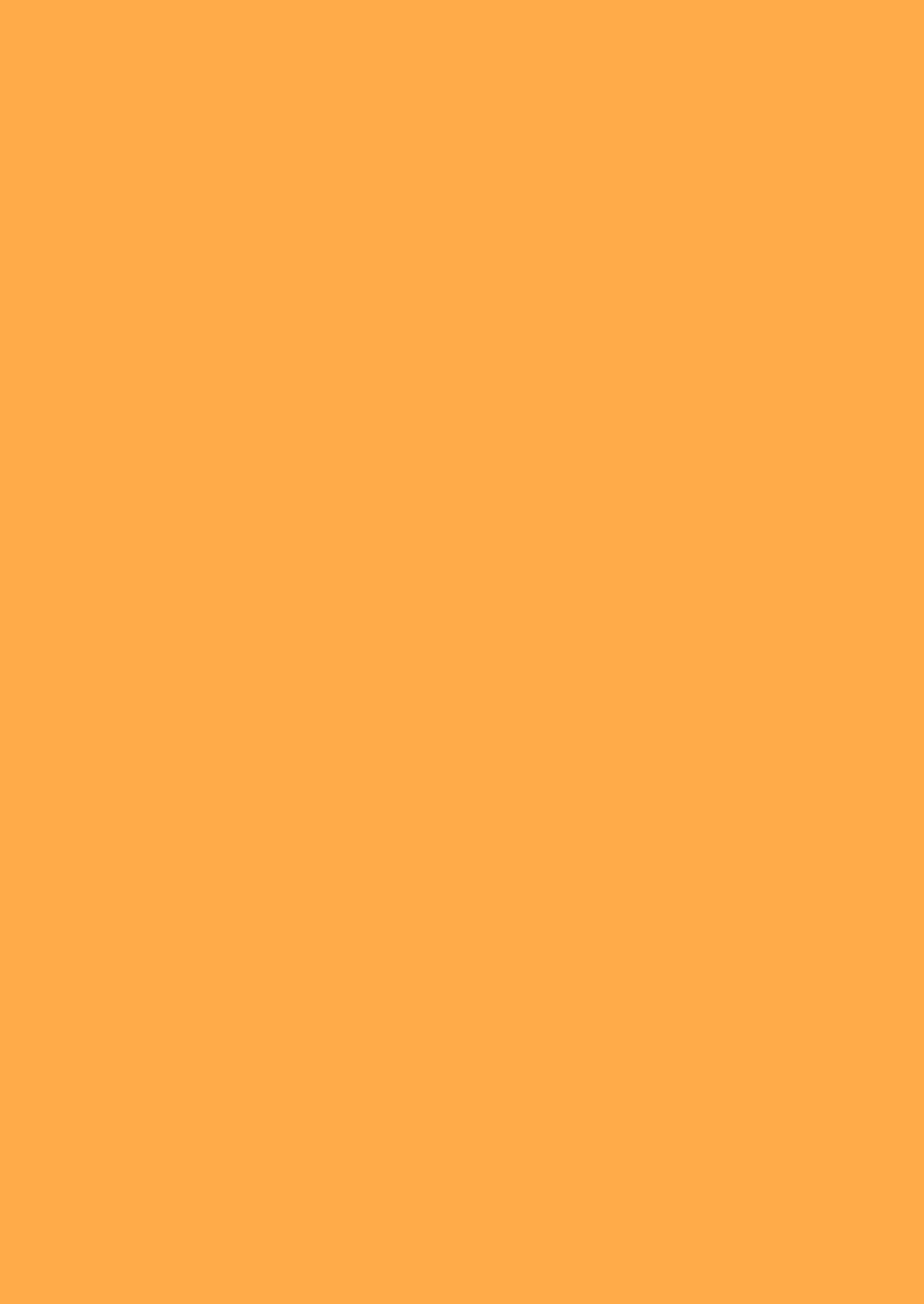*'Be specific. Car-Cadillac vegetable-onion flower-geranium. Writing is a visual a*rt. allen ginsberg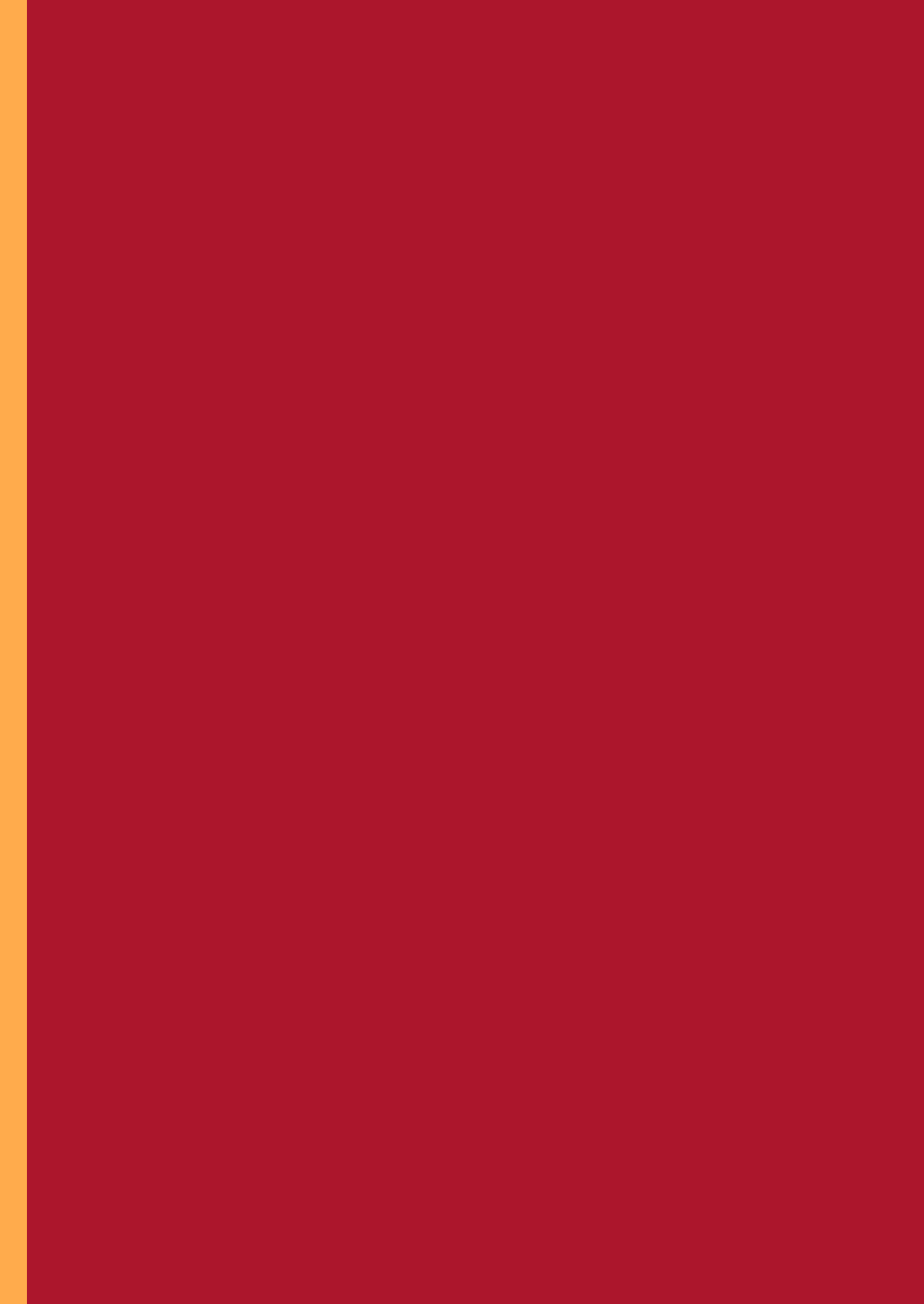#### meeting

#### 1.

In a moment the light will go on. Before you are going to see me, in a minute, I will tell you this: I am naked. Is that a warning? Maybe in the sense that I certainly don't want you to be shocked; I did not take off my clothes to shock you. Shortly, when I will stand before you, undisguised, this is by no means meant to provoke you, and neither do I expect that — when the light goes on shortly and we see each other — you, as a reaction, will do the same; feel free to keep on your clothes. However, for me, being naked is a necessity. We are again living in a blocked time, a time in which decisions are mainly taken behind closed doors, a time when someone can only feel free to express himself when typing and sending his opinion in the seclusion of his own home and using the safe protection of an anonymous alias; freeing his deepest or at least most primary feelings via his keyboard. If we were able to see him, he would appear completely different. So only imitate me if you truly want to, but what I would really like to break through is the secrecy, this communication on the sly. It's not even about setting the right example, but for that reason I will be naked when I appear before you in a moment.

# 2.

Besides naked, I will be wild, as if I have walked around for days in search of food, warmth and friendship, as if I have just been released from a prison or mental home, which is actually true in some way. I will laugh affably and initially give you the impression that I am slightly avoiding your questions, but when you look into my eyes you will observe more tenderness than madness, the lunacy is a veneer, a shell to hide my fragility; if I hadn't acted silly, you would not have noticed me, this conversation would have passed us by. The fact that I like to attract attention, does not mean that I have nothing to say.

Moreover, this lunacy forms part of me (maybe, I hope, also part of you). Lunacy evokes all sorts of things, not merely good issues, but also certainly not only bad issues. As long as this lunacy is real, it is also always sincere. This is what I have always looked for, both in my work and in people; the abnormal and the honesty. For instance, I have described how my mother was vomiting coldly and nakedly, whilst she let watery diarrhea run down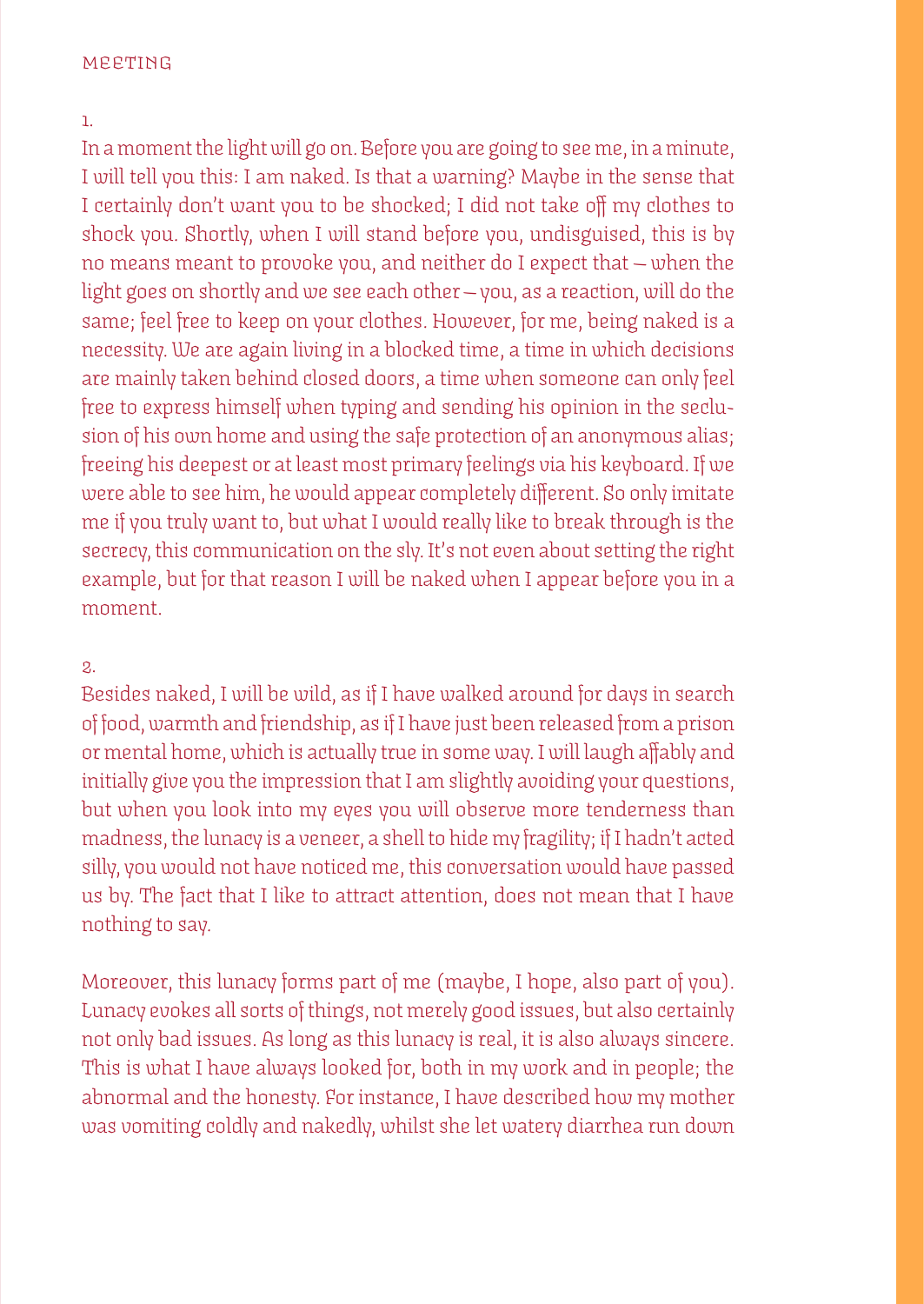her; I have never avoided outrageousness, I even had to appear in court because of alleged obscenity, but I never wanted to rattle anyone, just wanted to find myself, in what I wrote and in how I wrote, being myself as much as possible and being open as much as possible, as a compensation for a society that is sealed up.

### 3.

Alright, here I am, a man with an unprecedented greediness. This does not stem from, at least not solely, character failing, but from a deeply rooted conviction. Well you see, my mother was crazy; she thought that she was eavesdropped on everywhere and always. To ease her mind, I turned the whole house upside down, showing her that there was no hidden equipment anywhere; that the cords, which she suspected to be everywhere, did not exist. I only did that to calm her down, and not to convince her that her impressions were untrue, that she was only imagining things. How could I have any objections against imagination? Anyone who lives as anxiously as my mother, does not live. So I have avoided that way of living, I penetrated far into the Amazon jungle because there I could find a drug that I had not yet tried out, travelled to India, where I arrived with a single dollar in my pocket. I was expelled from Cuba and Czechoslovakia due to improper behaviour. Several times, I have been arrested, taunted, attacked, also physically. Always and everywhere, I have lived without any restraints. First and foremost, my intemperance was a response to the life that my poor, frightened mother was leading, but it was also an agitation against the society of those days as this society resembled her so frightfully.

By the way, I myself have also been though periods of madness, partly because in many respects I was so different to the majority. From the moment that I started to study, I stopped to disguise what made me different. I became aware that the things in which I deviated, in essence determined who I was, and instead of hiding and undermining this, I resolutely decided to communicate my otherness openly and with full conviction. Everywhere, always. That was something which was not accepted in those days, no distinction was made between deviant behavior and lunacy. From this, I drew the ultimate consequence and started to explore many alternative life forms, also the most shameful ones. Thus, I for instance came in contact with a bunch of criminals; tender, intelligent young men and women, who abandoned themselves to dope and stole anything they could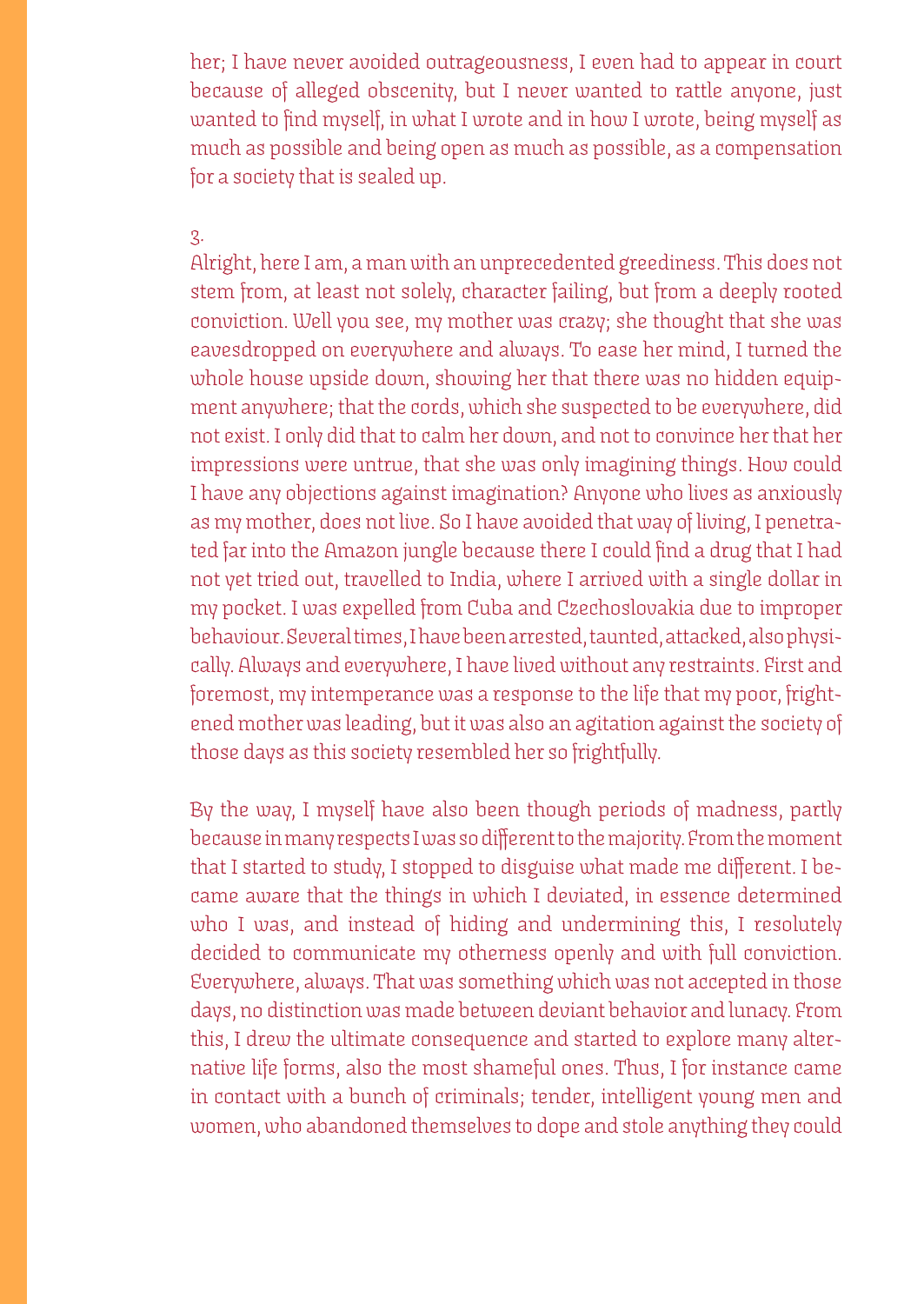get their hands on. That one night they stole an enormous amount of cameras and other equipment and an even larger pile of pornographic reading; the owner innocently had written his name in every book, so that I knew my friends obviously had ransacked the house of a high-ranking policeman. As an accomplice, I was sitting on the back seat of the car, with which we would bring the stolen goods and a number of my own compromising texts to a place of safety — well, I then started to panic and made so much noise there in the back, that the driver was distracted, missed the turning and drove straight towards a police car on patrol. Without thinking, he neglected the stop signal and shifted the car into reverse. In high speed we crashed into something and the next moment I found myself back on the street with a bleeding head and broken glasses, in search for my papers that were whirling through the air like the feathers of a caught swan. I had trouble finding the notes I was looking for, but despite everything my brain was clear enough to know that I had to make a run for it. I managed it and, like most of the others, I was soon back home again. Shortly after that, policemen were standing at the door, they had indeed found all my papers and on it they discovered my address; finally we were all arrested. My friends were thrown in jail and I — that's why I am telling this — was sent to a mental home.

The aim was that there I would be brought back on the rails. I had to stay there until I had become a normal person again, would be attracted to women and not to men, would work for my money and not hang around with petty thieves and drug users, would not take drugs anymore myself etcetera. I stayed there for a long time, in the end, for form's sake, I swore that I would do my best to mend my ways, and, obedient as I was, I actually tried; I started flirting with women and even more, sought and found a job, imagined having an everyday life with a steady income and a family, but all this only in a manageable time. The fact was that I had discovered something in the mental home: the so-called lunatics with whom I had been locked up for months, continually had the sort of visions that I and my writing friends were diligently in search for. One of them was a young guy, Carl Solomon, he wanted to do illegal things, just like me: he stole a peanut butter sandwich, took it to a police officer and told him what he had done. Instead of sending him to jail, they put him in a mental home. This Carl Solomon was one of the 'best minds of my generation destroyed by madness, starving hysterical naked'. *He* provided me with this sentence, the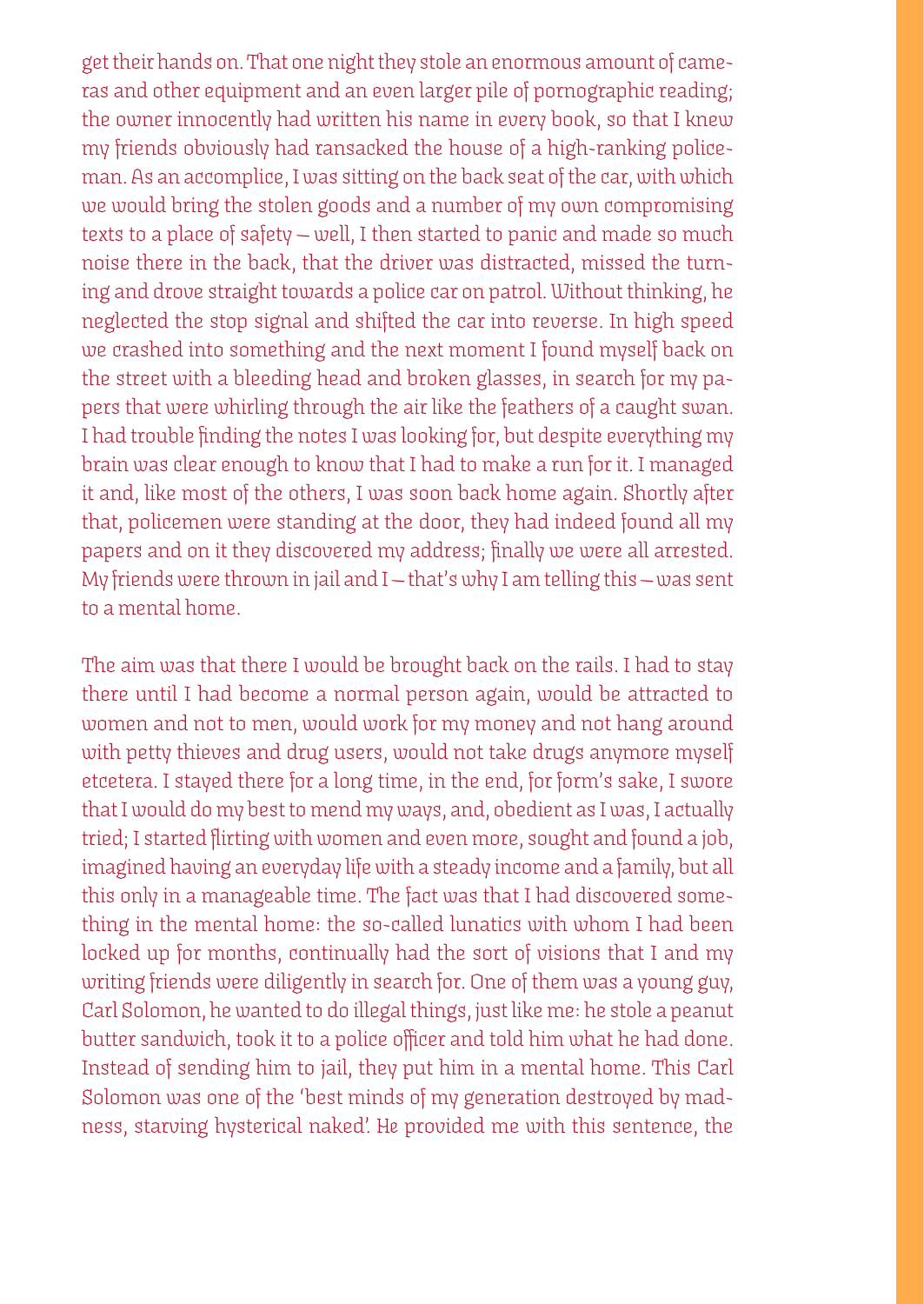sentence which made me immortal. It is at the beginning of the poem that made me world famous and I dedicated that poem to him. It was the least I could do as it is brimming with events from *his* life.

Back from the mental home, I decided, after a while, that I would embrace madness, that I would embrace truly everything of myself and my life, that I did not want to omit or obscure anything, that I would be completely myself, for the full one hundred percent, including all my weaknesses, incongruities, imperfections. Previously, I had incorporated the rhythm of jazz in my works, the spiritual cries from the blues, already I had discovered that blues and jazz represented a longing for life, for a life in full and in abundance; and now I discovered that I even had more in common with that music. They sometimes call jazz an imperfect art. That is because it is a human art, in that sense that every musician presents himself as he is, that he does not imitate, but seeks his own style and voice. A real jazz musician sounds like the person he is, with all that is good about him, and less good or even bad. Just like the way the jazz musician exposes himself in his solos and licks, henceforth I decided to appear in my poems completely naked as myself.

# 4.

All this had only one purpose: a meeting, coming across someone. Not one person, hundreds, thousands. From that moment on, when I recited my poems, I accompanied myself on a small Indian harmonium or another instrument; I started to improvise just like a jazz musician. In those days I only knew two chords, Bob Dylan was kind enough to teach me a third one, from that moment I could play blues, carry on endlessly, communicate directly. About sixty years ago, I recited *Howl*, my poem for Carl Solomon, for the first time, I was drunk when I had to go on stage, but while reading, I sobered up and put so much intensity into each sentence, that all those present were deeply touched. Michael McClure, a young poet who also recited that evening, later would say that my recital evoked the awareness in him that a boundary had been crossed, that a human voice and body had been hurled against the harsh wall of America. At that time, everything that was personal was also political. And now? For many years, I had been searching for a poetry from which a new point of view could be heard, and while I was reading my long, then not yet finished, poem for the first time, over there in San Francisco in that small converted garage that was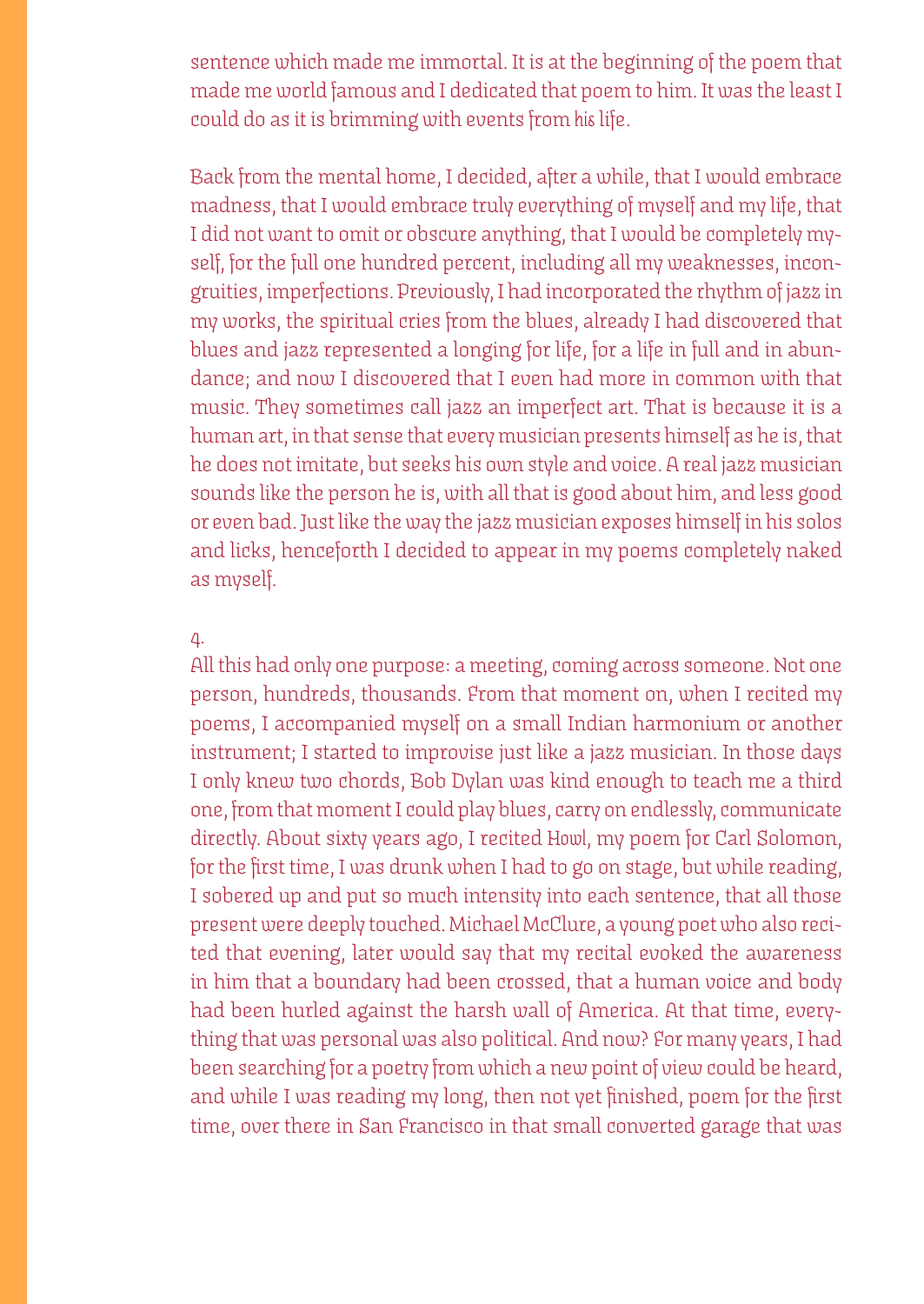jam-packed, more and more I started to understand that I had found it. My poetry was not based on rules and regulations that had to form a bond due to its structure and order. No, quite the contrary, my poetry was all about the laws I was breaking *en masse*. I did not withhold anything anymore; sometimes I performed wearing just my underpants or in the nude, just to prove that I have nothing to hide. I had not planned it, one evening I spontaneously decided to do it, saw the effect and repeated it whenever I felt like it. I noticed that I could affect people with this way of working and acting. By being unveiled and reciting passionately, I managed to make real contact

# 5.

When I said, just before, that it was not my intention to provoke and neither did I want to make an example of myself, I was less honest than I should have been. As this surprises me so much: how did we manage to revert to old habits again? Did we again permit the rules and regulations, which we had actually pushed aside at that time, and even invented some new ones? I did not drop the form principles without any reason, for me, a free form meant a free spirit. What McClure said about hurling a human voice against an unbending wall, might have been an exaggeration, but it is true; against all those rigid forms and systems I placed nothing more than myself, including all its contradictions and imperfections. By being pure and spontaneous, I hoped to be able to break through the rooted structures. This idea also emanated from jazz; people started to call me a 'beat poet', but I preferred to picture myself as a 'bop poet.' Bebop has been of greater impact on my work than any possible poet; greater than the great visionary William Blake, greater than the great individualist Walt Whitman, and also greater than that great, free spirit in American literature William Carlos Williams, the man to whom I sent my early poems and who made the effort to read them and to say that he thought they were bad, who taught me that I was too formal and locked up in old forms, who observed that I freed myself and applauded that; and eventually wrote a rather muddled foreword for *Howl*. These are all indispensable influences on my work, and without their example I would never have made it, but the influence of jazz is nevertheless even more important. From jazz I adopted spontaneity, the idea that the first version is the most beautiful one, precisely because that one is not perfect. Because that understanding makes sure that you cannot make it easy for yourself, and have to do your level best for that first version.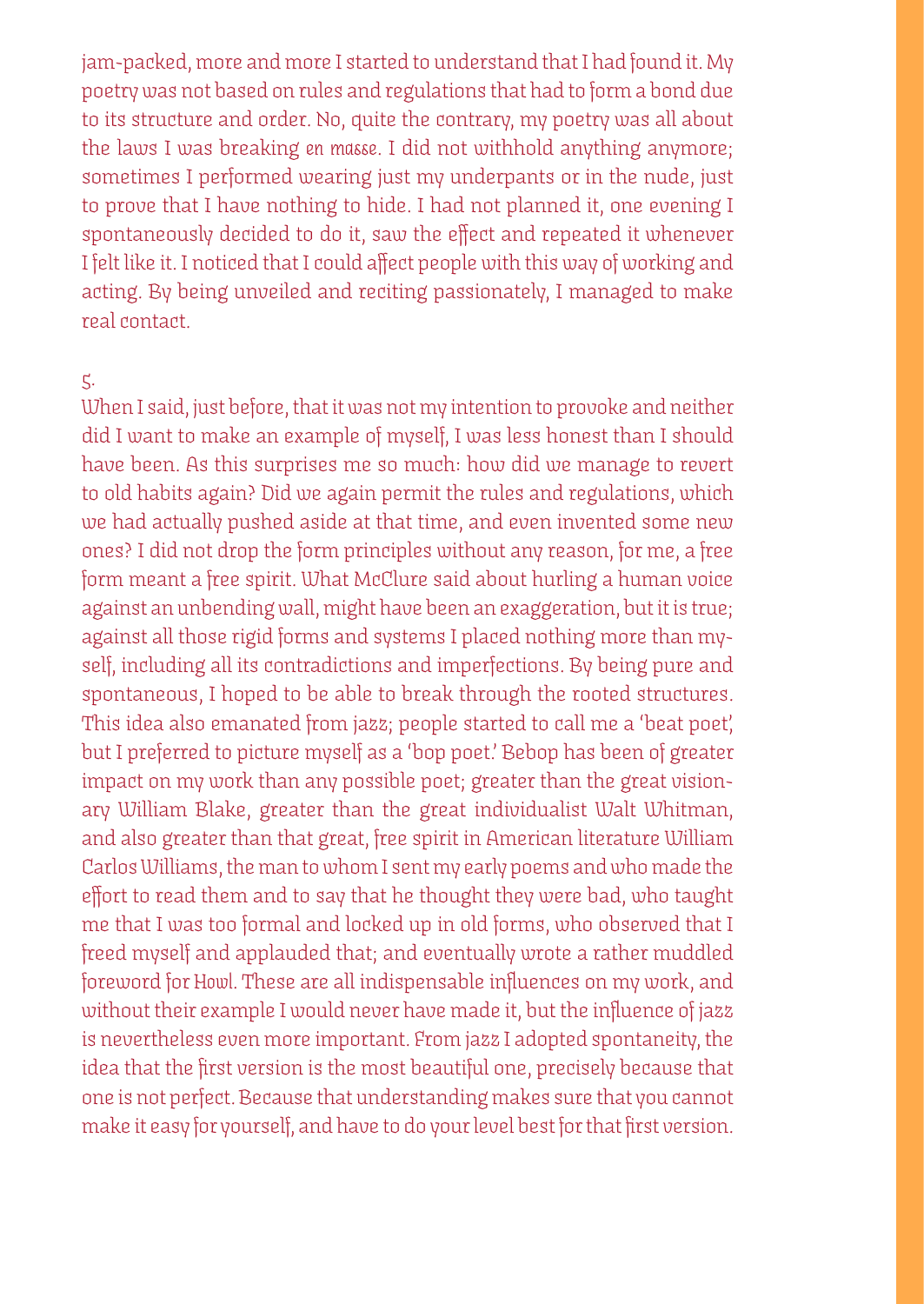You have to use every word in the way that a Japanese warrior uses his arrows, keep thinking that it might be your last one. Jazz also taught me that each line, every sentence, is different to the previous one. It might be a subtle difference, but every line or sentence has its own rhythm, own accents — hold on, now I am all of a sudden talking about techniques, whereas I didn't want to talk about making poems, but about their purpose, about what they might be able to achieve. At this moment, art is too much and too often approached as a trade. Of course, art is a trade, but it is certainly not only a trade and nor is it that in the first place. Without mentality, art that achieves something does not exist. The intentions of the artist skillfully have been removed from the art discourse, but without these intentions, without the Epiphany, without that moment of view, there will be no art at all. Do not compare art with building a kitchen cupboard, or baking bread; art is substantially different and by shifting the focus to its craftsmanship, you take away the essential quality of art. Moreover, you make the world of art much smaller, and that whilst the world of poetry, and also the world of jazz, and even that of art in general, has become diminutive, as in fact the whole world has become small and narrow-minded, in spite of what is often said. Again, McClure's wall is standing upright everywhere.

# 6

Let me get back to what my work induces, and what all forms of art should induce in my opinion. The basis is formed by believing in a world that does not exist, but that you create. Robert Duncan, a fellow poet, once said that I placed sparkling stars in the sky myself, and this was meant as an attack, but I consider it to be a compliment. Don't ask me about the best-before date and should that be an admission of weakness, then I accept that, but the moment of creating is essential. Indeed, that is also jazz; give yourself without reservations. You show yourself and let yourself be heard, but that is certainly not the main issue. Nothing exists without the creation, neither do you. Only during the process of making, call it creating if you like, you can become yourself. That's the idea of the tragic human, the person who chooses his own destiny (and perishes due to that). By definition, jazz is tragic and that is because, as the reed player Eric Dolphy expressed so beautifully: After the music is over, it is all gone in the air. You can never capture it again. My work is also tragic, while I was trying to get hold of everything, trying to be everywhere; was actually quite simply trying everything, while I was constantly busy living and storing that life in my poems, a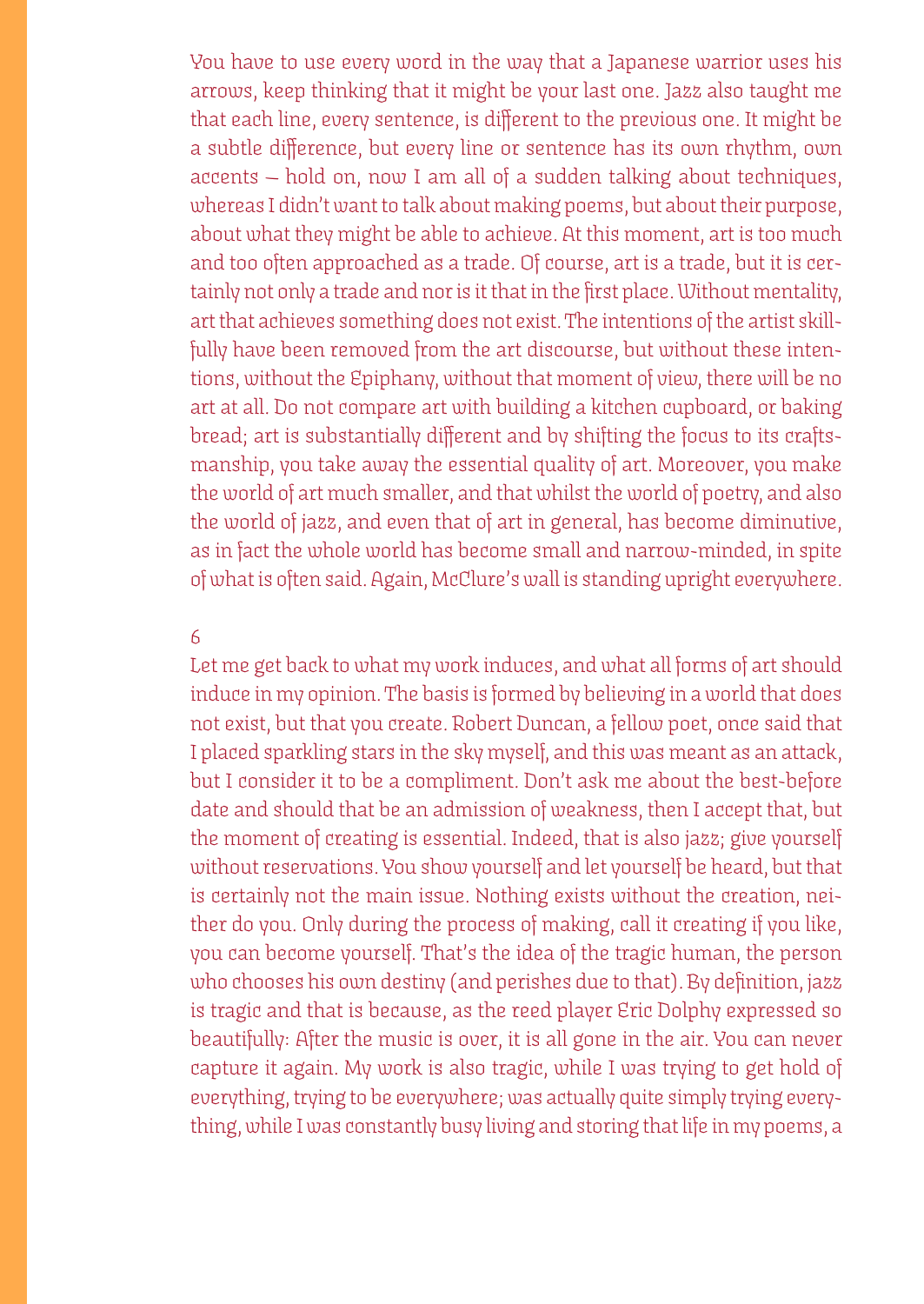great part of it disappeared in front of my eyes. 'Music does not exist, at the very most it is an illusion,' as jazz pianist Misha Mengelberg once said, and sometimes I think that this also applies to life, but that is probably just as irrelevant. In 1963, the Hungarian writer Imre Kertész recorded in his diary that the tragic human being is disappearing, and is replaced by humans who adapt themselves. I am afraid he is right.

So, who am I? Let's start with the simplest part. My father and mother were both teachers, in addition, my father was a locally known poet, my mother had a talent for handling difficult children until she became prey to delusions and I had to witness her in the most humiliating circumstances. I was declared unfit for military service and could therefore start studying during the Second World War; I had been reading a bit, my experience of life was practically zero. At Columbia University I met Jack Kerouac, Williams Burroughs, Lucien Carr and many other brilliant and often bizarre spirits. I attended lectures given by well-known and competent men of letters, such as Lionel Trilling and Mark van Doren, I saw how they functioned and how they were set in their ways, they were so conservative that they would even have been able to function similarly in a police state; they had removed all the danger from poetry, by couching it in a solid form. I started to catch up, read everything possible, followed my friends in their often rather dubious adventures. I discovered that I had to give up security and safety, if I wanted to achieve something. I had to learn from experience. In those days, someone came up with William Butler Yeats, and in his work I found the term 'new vision.'

How that had to be fleshed out? That proved rather a question and I contorted myself into all sorts of shapes until I had the answer. Yet still I knew when I ran into that term 'new vision' that it was something essential. If I'm honest, I think at that time I thought that this new vision was something you could discover, like you can discover a piece of land or an animal somewhere that no one ever saw before, but in the end it proved to be something you had to make, to create. It meant rejecting the safe poetry of my teachers, it meant experimenting, learning, continually being open to everything and everybody, being Romantic from head to toe, idealistic, which means nothing less than believing a world is possible that deviates from the existing one. It proved to be about utopian thinking, emptying yourself, turning yourself inside out, exploring everything, going out there, going around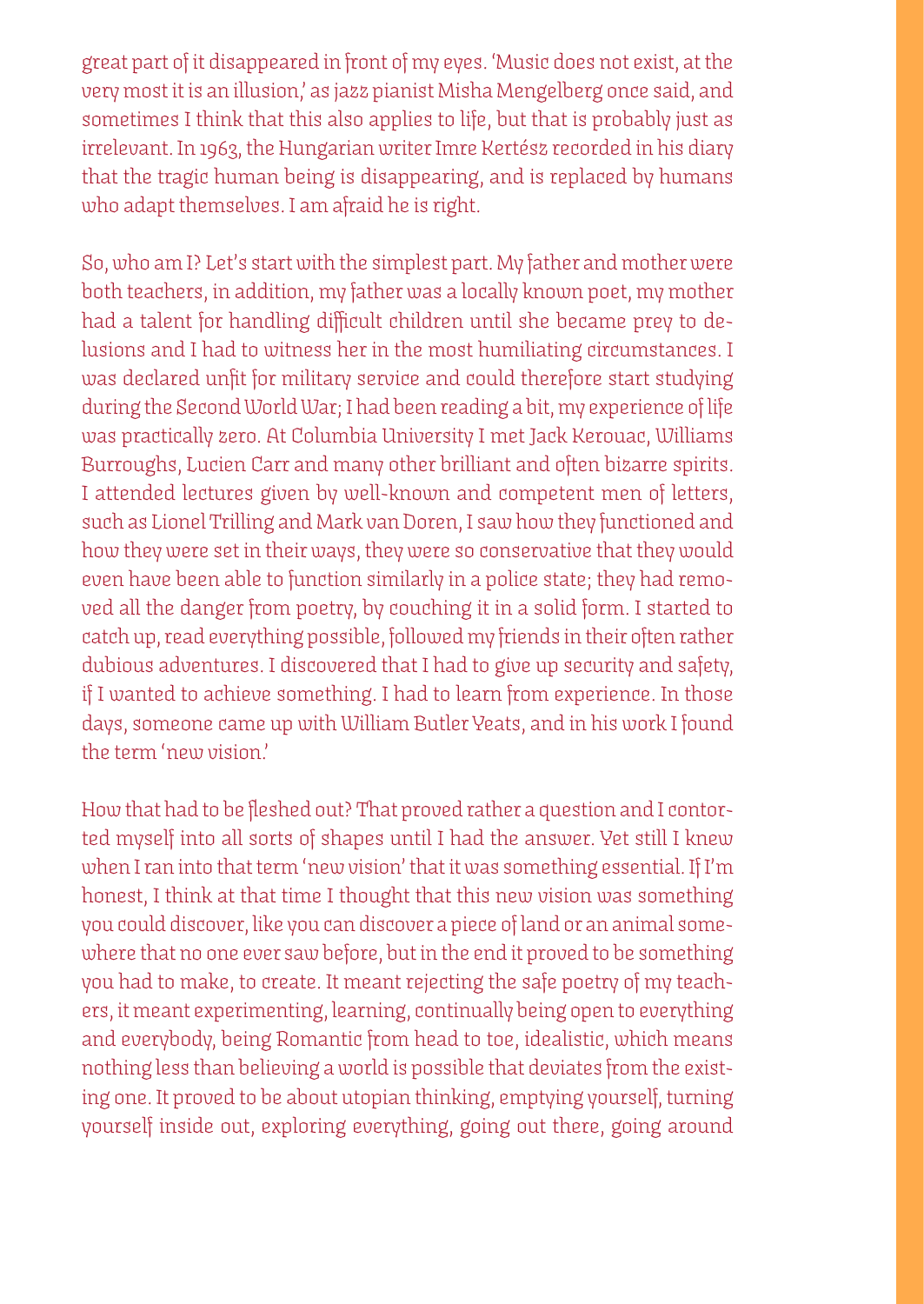the world and talking about everything you saw and experienced, however shameful that often was.

It has been said that my friends and I lived in a haze. It has been said that our vision was impossible to maintain, just look at Kerouac, they said, who after all became a reactionary lush living with his mother where in a soaked state he reeled off all kinds of filthy language about Jews and women, just look at Neil Cassady, they said, the shameless Adonis who stood as a model for Dean Moriarty in Kerouac's *On The Road*, a book that with its undisguised quest for the profoundest and most sustained kick inspired many, that Cassady was one day found dead by the side of a railway line, half-naked, and, they said, he had already died much earlier, he had become listless much earlier, bored and devoid of all power of empathy, and you too Allen, they say, have not been able to continually maintain that haze, you have, they say, made a fool of yourself more than once and what's worse, your work went rapidly downhill, after your masterpieces *Howl* and *Kaddish* you never attained that level again.

That is true, I think, but I don't think it makes a difference. Even when I've failed (and of course I have, or at least in part) in all immodesty I see an important example in what I've done. You can look at the road I followed and say, there you took a wrong turning, there you went too far, there you wandered off, etcetera, but it's about the point of departure, about the conviction that on the way you can run into something that really matters. It's about disregarding advice, about being disobedient — here I disagree most emphatically with you when you say these are outmoded ideas. I don't believe in conforming, I refuse to see that as a quality to be admired. You're free to think I made a fool of myself — do I have to fill that in myself? Take the pantsuit, that rabbi beard, that removing my clothes anywhere and everywhere, getting drunk, tripping, chasing boys, even girls, the numerous fits of weeping and hysterical scenes and I could go on. Making a fool of yourself or at least thinking you did, is linked to forcedly observing yourself, wanting to stay in control, to maintain order, an overview, but order and overview exist exclusively in familiar situations and those I wanted to leave behind at all costs.

Why? Two reasons. In the first place because it had become an oppressive world, one that above all wanted to be safe and therefore tried to suppress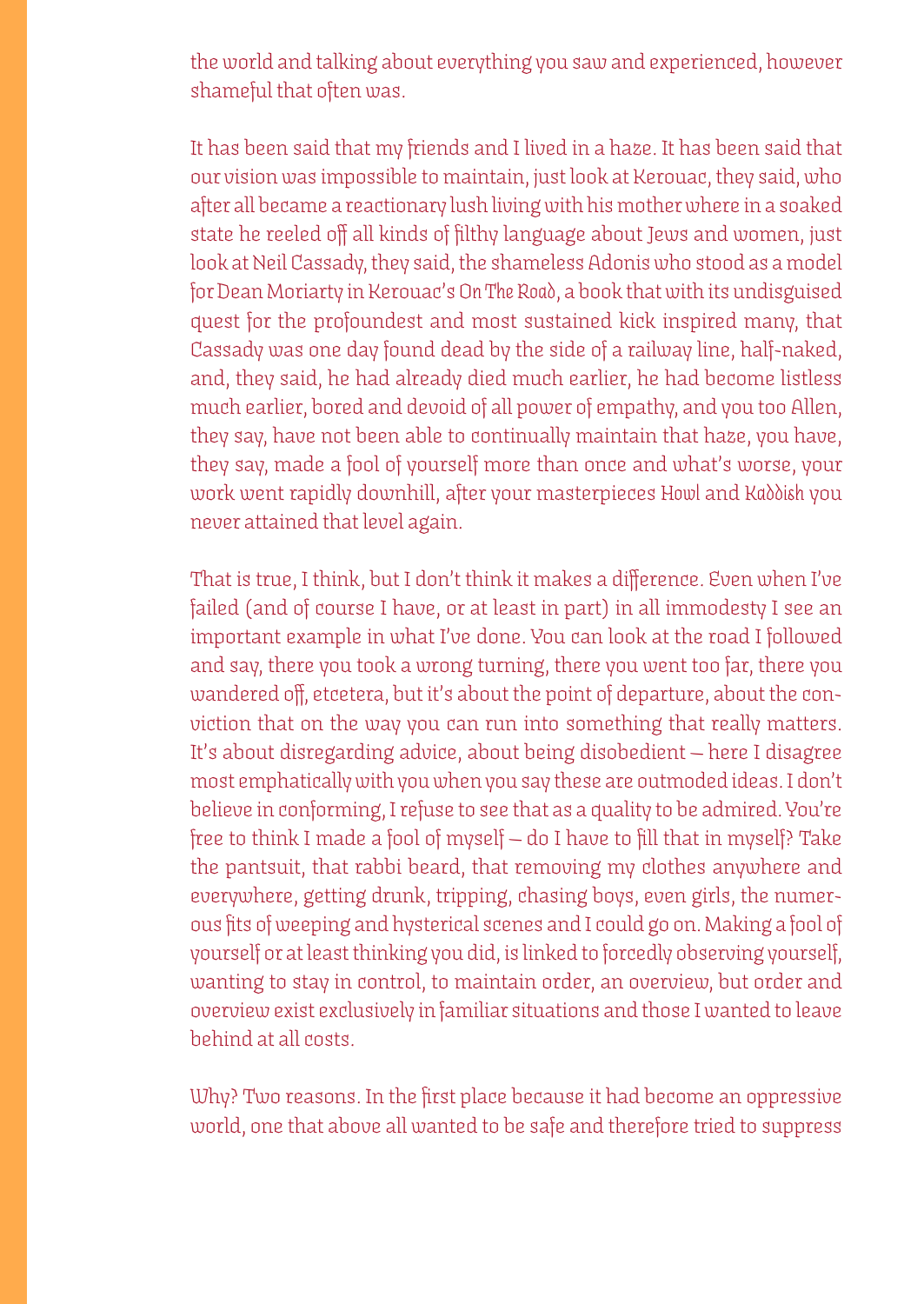every inclination towards deviation. Communist witch-hunts, junkie jazz musicians being hunted, provoked and often locked up for years for minor offences, like everybody who was abnormal was locked up, given electric shock treatment, knocked out, put away. Secondly because I believe in what is so beautifully called enthusiasm, reason run riot, the mind gone adrift. I spent quite some time in a mental home in order to escape a prison sentence, but in that time I learnt a hell of a lot. Many there continuously had visions, including the kind I was looking for, so I decided that I too was allowed to be mad, that I never had to be ashamed of myself as long as I was honest and open, naive perhaps, and you can say what you want, but I helped to liberate poetry, I made it popular and influential, achievements that have both already been lost, I repaired the old link between poetry and music, saw how they can bring solidarity, call up a haze, push reason aside to give room to something that comes from within, that is indescribable, but essential, I allowed the spirit of jazz to run free in poems, returned Dionysus to poetry. Don't you understand that? Well then you don't understand that. It is not that I saw another world and then travelled there, I presumed it, and then followed my intuition. You could say that I did not find the world I saw in front of me in feverish hazy dreams, but you can never prove it doesn't exist.

# 7.

Now I am naked, I would wish you were standing before me.

mischa andriessen, january 2016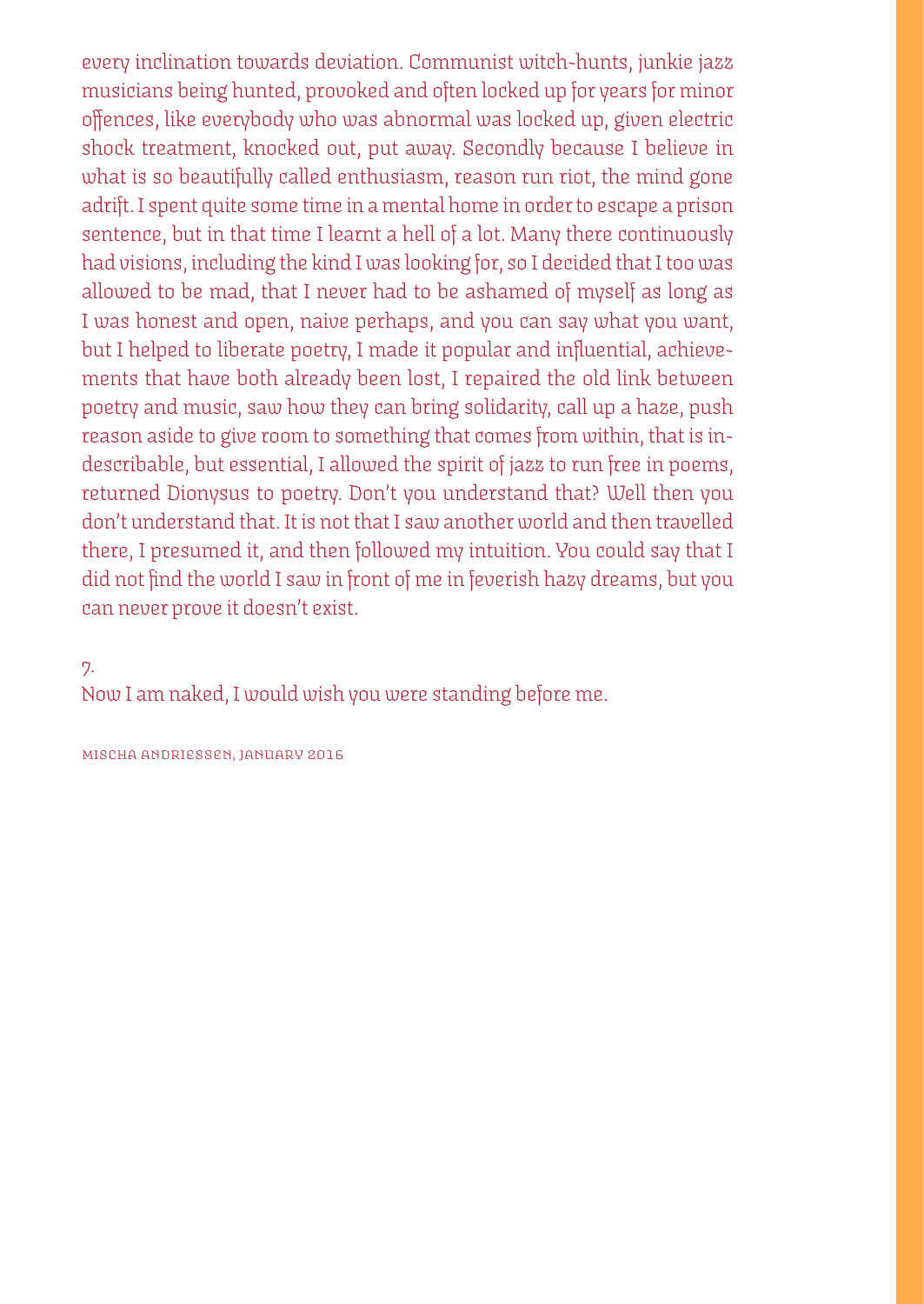This publication appears on the occasion of the symposium:

#### encounters

*Mischa Andriessen: Poet; Mark Bain: Artist-researcher; Josephine Bosma: Journalist and critic; Pascal Gielen: Professor of sociology of art and politics; Xander Karskens: Curator of contemporary art Frans Hals Museum | De Hallen Haarlem; Reinbert de Leeuw: Pianist, conductor and composer; Liesbeth Levy: Director Lokaal Rotterdam; Thijs Lijster: Assistant professor in the philosophy of art and culture; K Schippers: Writer, poet and essayist*

thursday 11.02.2016 Location: Art Rotterdam

#### Text: Mischa Andriessen

Mischa Andriessen is a writer, translator and critic. He regularly publishes texts on music and the visual arts for publications including Trouw and het Financiële Dagblad. In 2008 he published his debut collection of poetry entitled *Uitzien met D* for which he won the C.Buddingh'-prize. For his second collection *Huisverraad*, he received the 2012 J.C. Bloem prize. In 2014 he was awarded with the Charlotte Koehler Stipendium, and in August 2016 a new volume called *Dwalmgasten*  will be published.

Translation: Tiny Mulder Printer: Oranje van Loon, Den Haag Thanks: Gemeente Den Haag, Mondriaan Fund Published by: West Edition: 1000 isbn: 978-90-79917-56-3



Groenewegje 136 2515 LR Den Haag the Netherlands +31 (0)70 392 53 59 www.westdenhaag.nl info@westdenhaag.nl